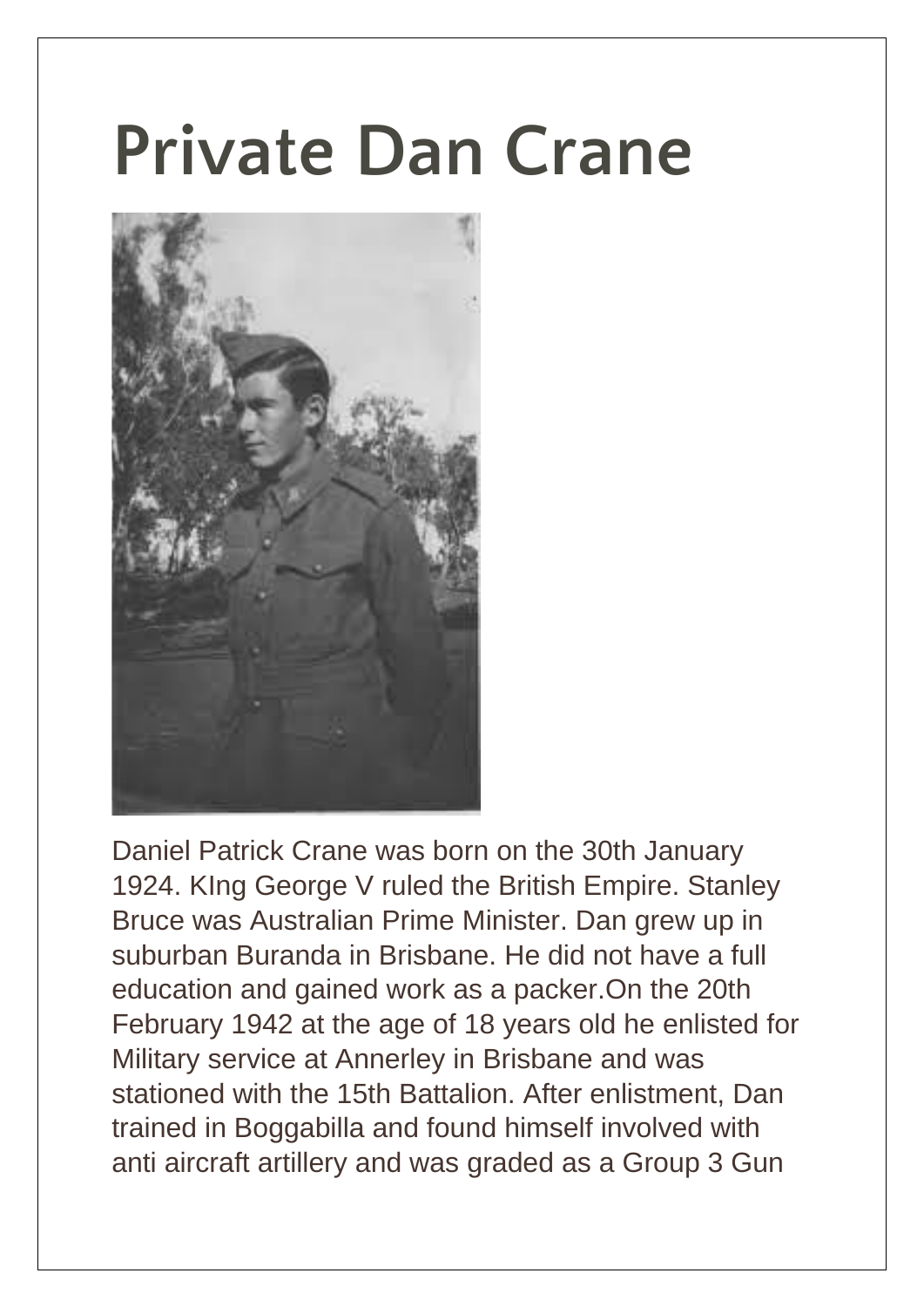Layer The gun layer had to sit on the seat and he had to watch the dial for directional firing. And, of course, there were the other positions such as loading also. On the 25th July 1943 he embarked from Townsville on the Duntroon and found himself in Port Moresby.In January 1943 the Battalion had gone to New Guinea to take part in the Salamaua and Lae campaigns and did not return to Brisbane until July 1944. In November it was sent to fight in Bougainville. The Battalion finally returned home in January 1946 He took part in various actions in New Guinea and in March 1943 returned to Townsville on the SS Taroona. He was reassigned to a training contingent at Cunungra and finally as the war was coming to an end in the Pacific took up positions with Brisbane Base watercraft workshops that were occupied with maintaining transport ships. Many of these groups had service in New Guinea.Dan remained in Brisbane in this new role until he was transferred from the Artillery regiment to the 195 Australian Supply Depot and he stayed there until February 1946.Life was about to take another change in direction for young Dan though. Just 6 months previously on the 6th August 1945 the atomic bomb was dropped on Hiroshima and 3 days later a similar fate for Nagasaki in Japan . The war in the Pacific was over finally. By February 1946 the BRITISH COMMONWEALTH OCUPATION FORCES had been mobilised and Dan was again

reassigned to the 16th Infantry Training Brigade and on the 30th April 1946 he embarked on the Manoora from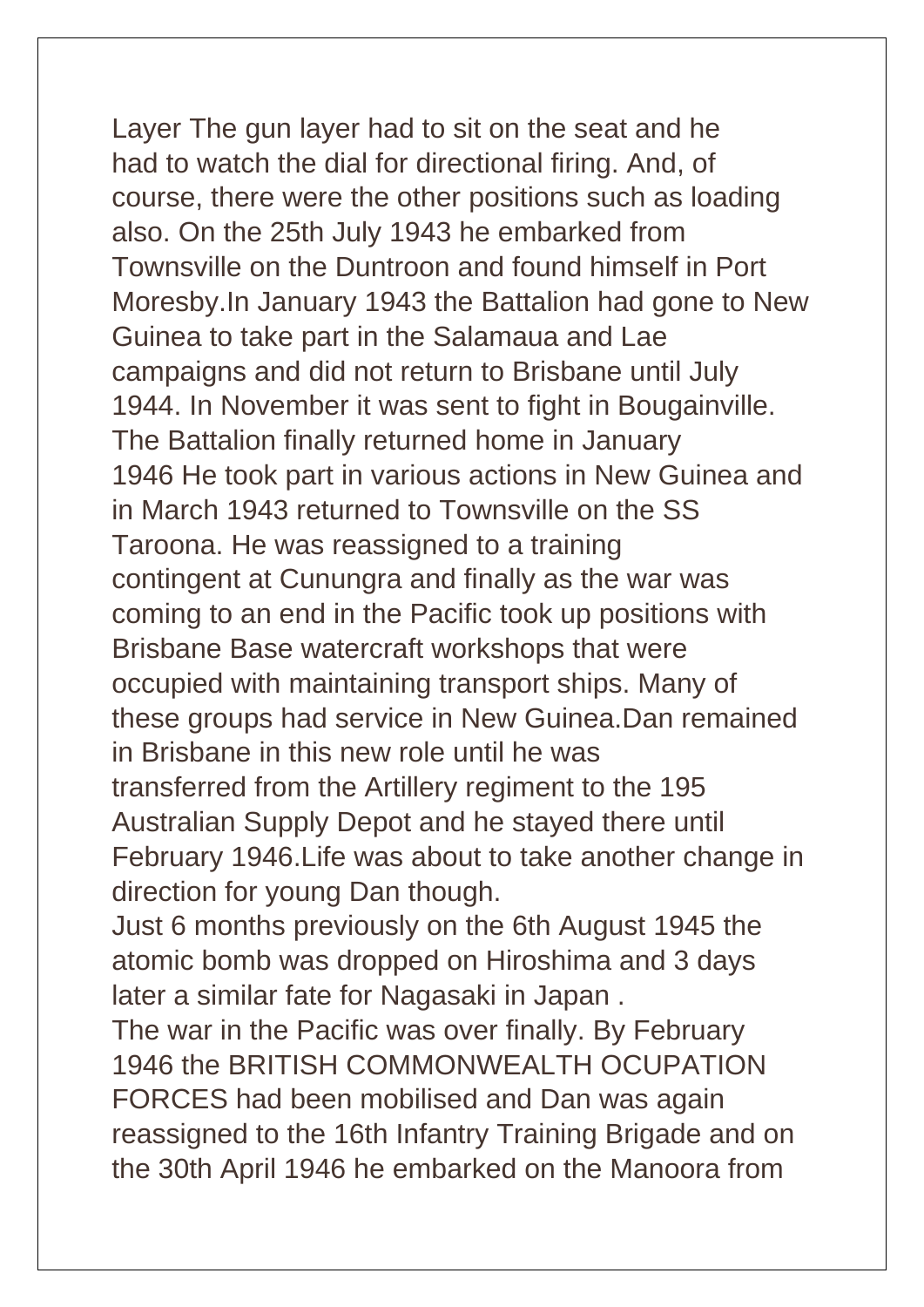Sydney for Kure city in Japan. It was here in this far off land that Dan and his fellow soldiers took on a new role.Dan was now a member of the BCOF ( British Commonwelath Occupation Forces) He was now reassigned yet again to the 34th Brigade A Field Battery RAA and spent time in Kure, Hiroshima, Kaitachi, Hiro and Tokyo .Some of his duty was ceremonial but also assisting with rebuilding of a devastated land. The American soldiers were given postings around Tokyo but the Australians were stationed around Hiroshima and Kure . The BCOF story is a one of courage and determination in a role that was neither combatant nor confrontational as the war had been just months previously. A defeated nation was now under the control of a foreign force that included Australians, British, New Zealand and Indian forces.As part of the 34th Brigade, responsibility was to provide security and enforcing Armistice conditions in Hiroshima Prefecture. During this time the Brigade was involved in providing security for elections, locating and destroying war equipment and stores and ceremonial duties including mounting guard at the Imperial Palace in Tokyo.Finally in July 1947, Dan returned to Australia on the Kanimbla and in August 1947 was discharged from Military service to begin another life . Most BCOF forces were removed from Japan by 1948 with all forces redeployed with the outbreak of the Korean war. More than 16000 Australians spent some time in Japan as part of the BCOF. From 1946 until 1952.The Australian experiences of occupation encompassed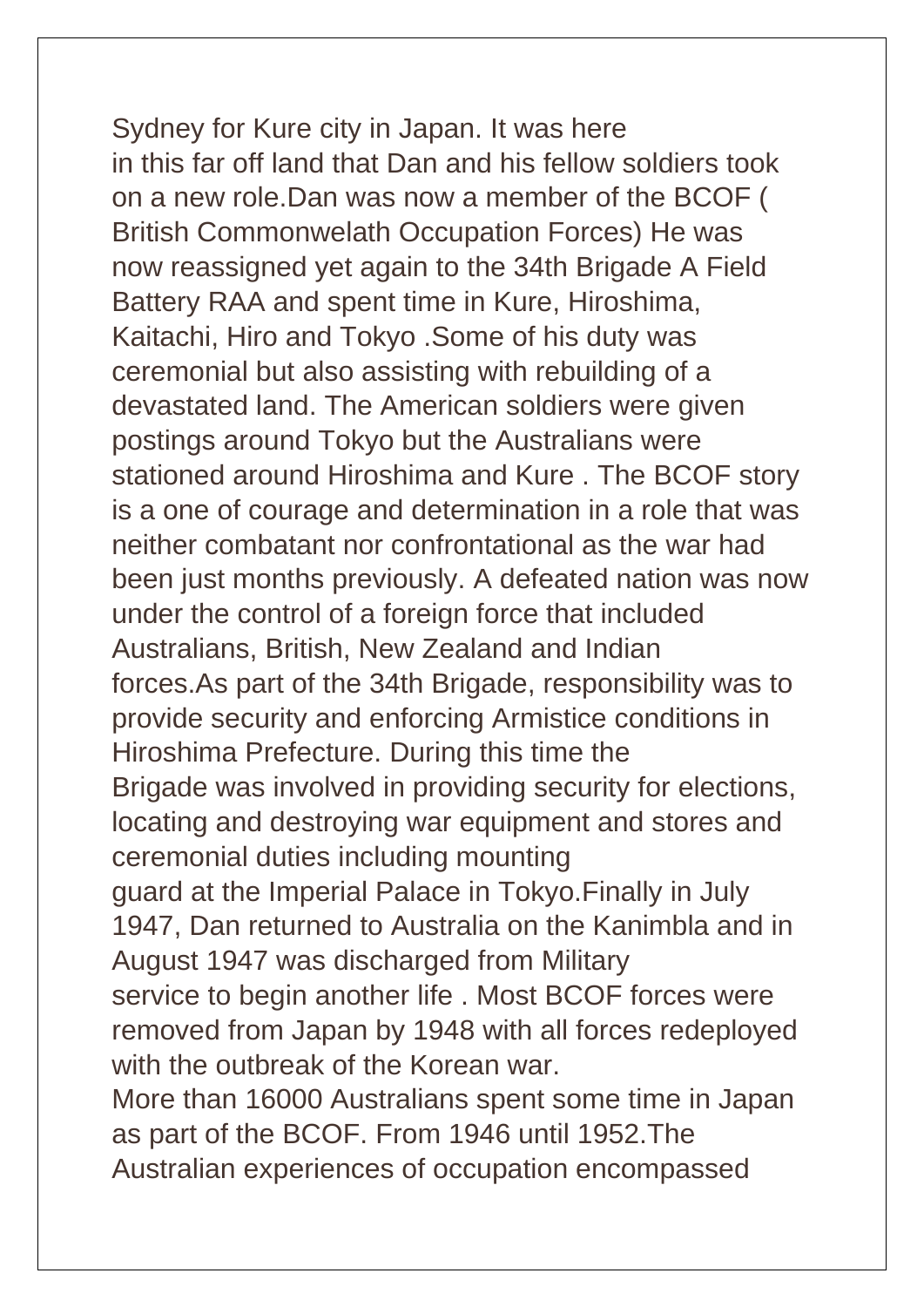power, prejudice and possibly violence, but it also engendered friendship compassion and even love which remain as legacies today.Dan Crane's photographic diary portrays a glimpse of life for those 15 months in a land full of rich culture and unique conditions.